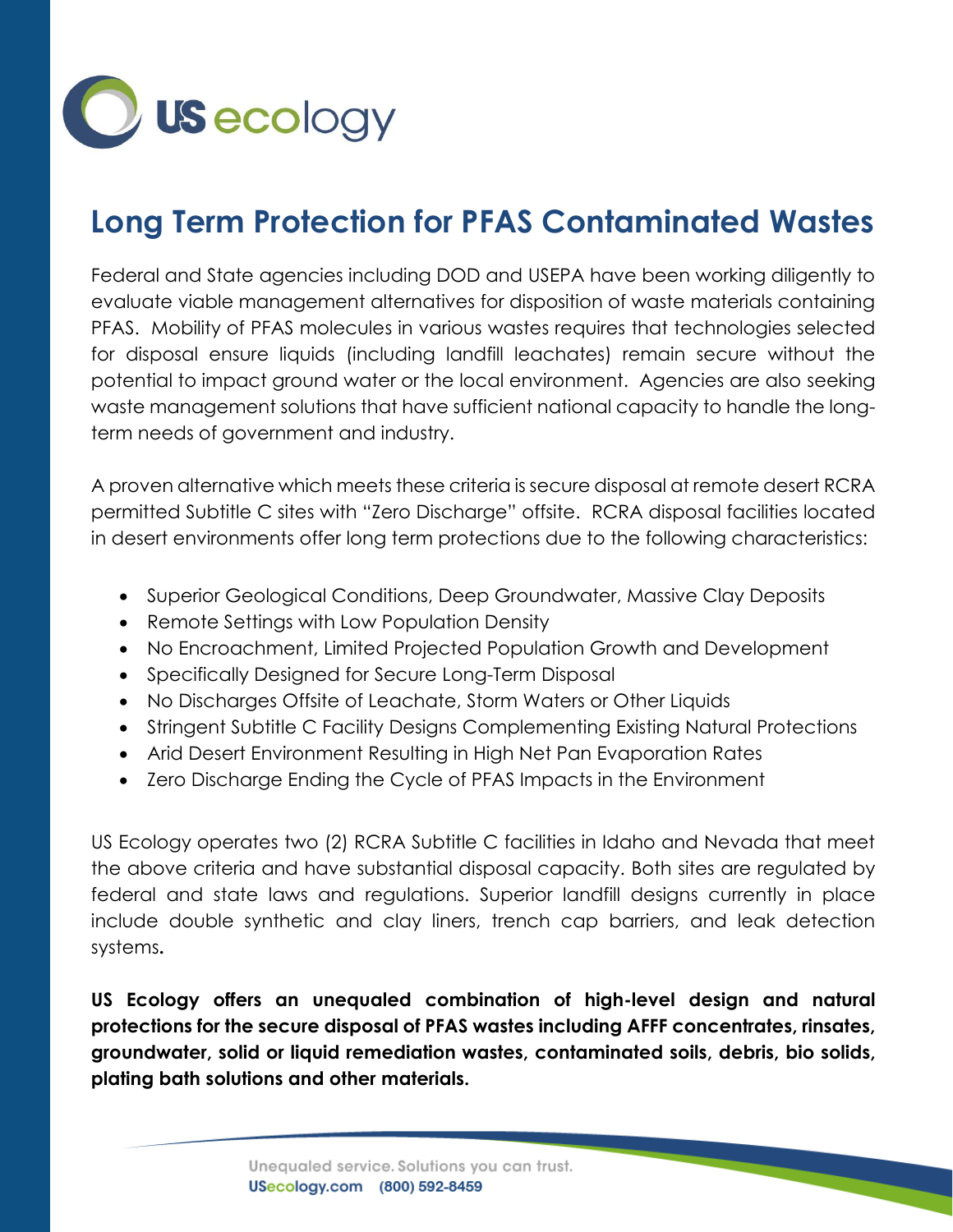### **Natural Protections of Desert Locations Enhance Subtitle C Landfill Design**

US Ecology's disposal sites in Grand View, Idaho and Beatty, Nevada offer the securities of RCRA Subtitle C design and construction with the added natural protections of being in remote desert locations. Both facilities are in states that highly support the operations as necessary assets to address environmental cleanup throughout the country.

Subtitle C disposal cells must meet specific design criteria:

- Double or triple synthetic liners
- Multiple leachate collection and removal systems
- Leak detection systems
- Run on, runoff, and wind dispersal controls
- Construction quality assurance program

The design, construction and quality assurance requirements of Subtitle C Landfills establish the most stringent performance to prevent waste placed in the landfill from impacting the environment. Subtitle C landfill cell requirements are shown below.



Unequaled service. Solutions you can trust. USecology.com (800) 592-8459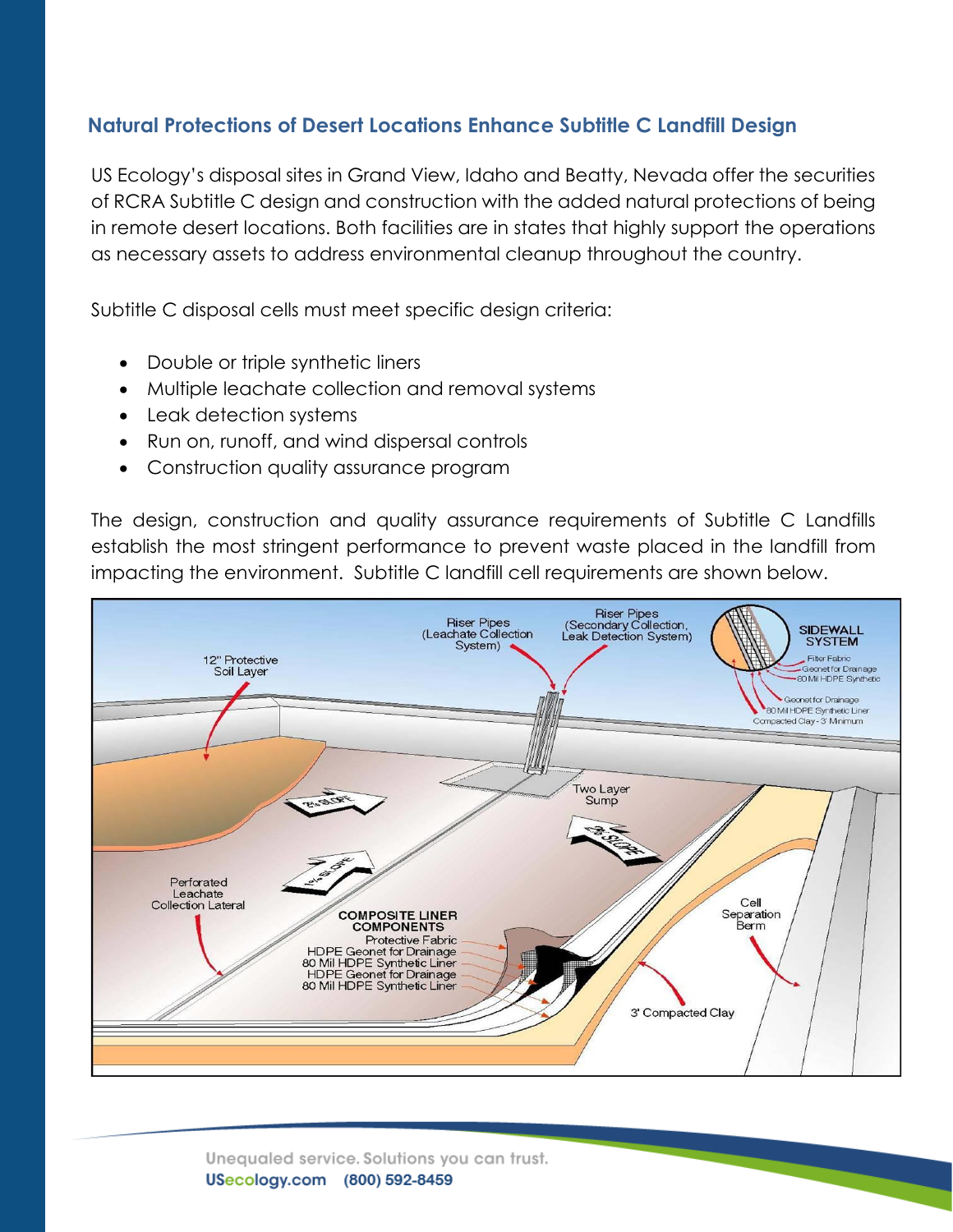### **US Ecology Desert Facilities in Idaho and Nevada**

Arid climates, low annual rainfall totals and high net evaporation rates limit leachate generated in desert disposal facilities. US Ecology sites are located in the driest parts of the country.



### **Site Evaluation Criteria for Desert Sites**

| <b>US ECOLOGY SITE INFORMATION</b>                        |                          |                           |
|-----------------------------------------------------------|--------------------------|---------------------------|
| <b>Site Evaluation Criteria</b>                           | <b>Idaho Desert Site</b> | <b>Nevada Desert Site</b> |
| Zero discharge of leachate offsite                        | yes                      | yes                       |
| Depth to local groundwater aquifer                        | 3081 ft                  | 300 ft                    |
| Located in a remote, sparsely populated area?             | yes                      | yes                       |
| Nearest town                                              | 10.5 miles               | 10 miles                  |
| Annual rainfall / net pan evaporation rate                | $7" / -53"$              | $4" / -78"$               |
| Geology                                                   | thick clay               | caliche                   |
| <b>Current Permitted Capacity</b>                         | 10.1 mil yards           | 7.9 mil yards             |
| <b>Estimated life of Permitted Capacity</b>               | 212 years                | 32 years                  |
| Rail served                                               | <b>yes</b>               | no                        |
| Distance to major metropolitan area (> 1M)<br>population) | 321 miles                | 118 miles                 |